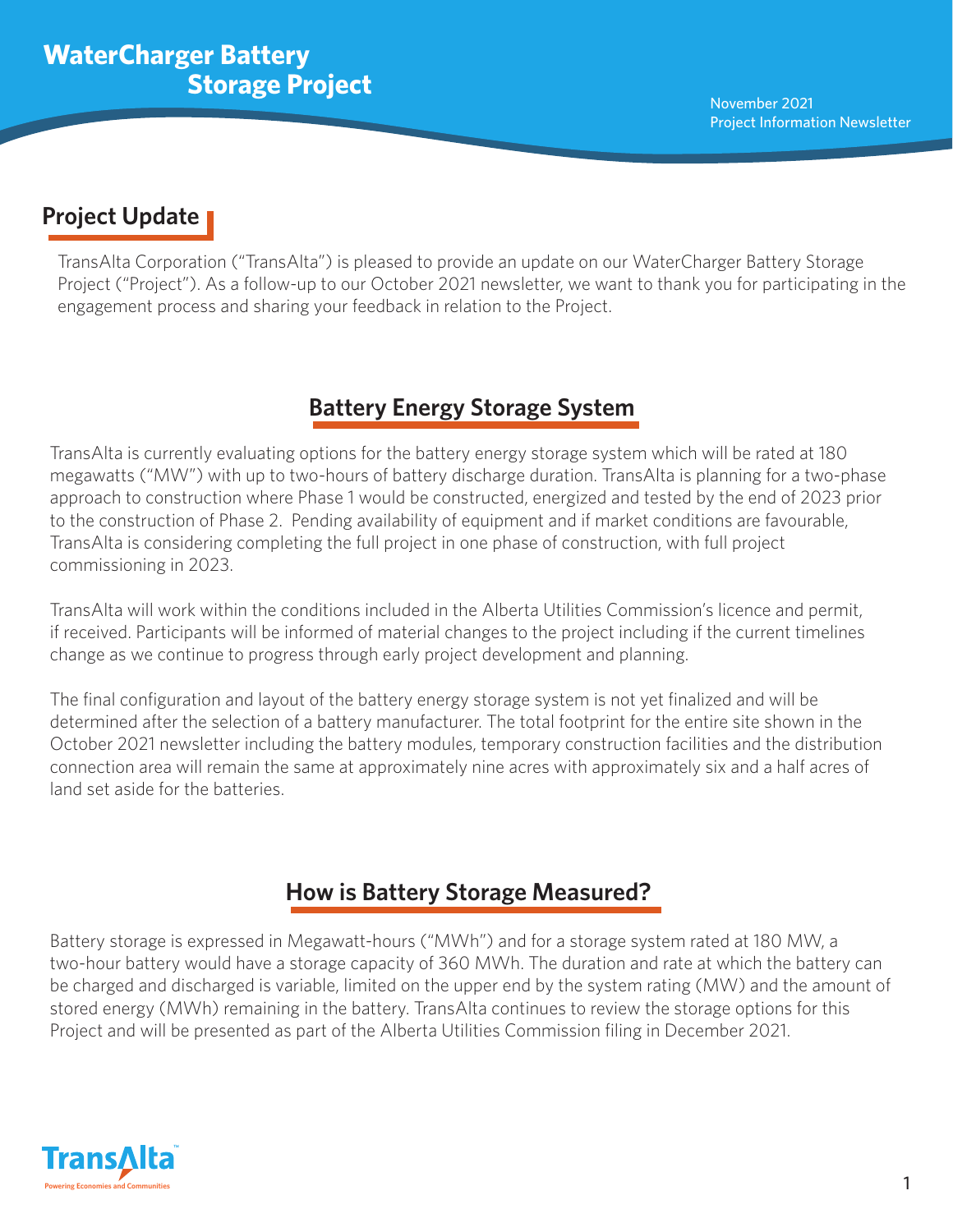## **Noise**

A common question and concern raised by stakeholders has been about noise. TransAlta has engaged the services of an acoustics specialist to perform a Noise Impact Assessment ("NIA") to confirm the Project will comply with the permissible sound levels in the Alberta Utilities Commission ("AUC") Rule 012: Noise Control. A baseline assessment has been completed and noise modelling is underway. A copy of the NIA will be included as part of the application to the AUC and once the NIA is completed TransAlta will share the results via the Project website ([https://transalta.com/plants-operation/watercharger/](https://can01.safelinks.protection.outlook.com/?url=https%3A%2F%2Fwww.alberta.ca%2Fbow-river-reservoir-options.aspx&data=04%7C01%7CYoungli_You%40transalta.com%7Ccb20bf184d7d492c8d2608d9a9f47e47%7Caff3442b5f55409cbe77da97b366435a%7C0%7C0%7C637727689851244961%7CUnknown%7CTWFpbGZsb3d8eyJWIjoiMC4wLjAwMDAiLCJQIjoiV2luMzIiLCJBTiI6Ik1haWwiLCJXVCI6Mn0%3D%7C3000&sdata=slucc4zKR8ntnWUTvpYKXzVao2JDX7vFGDt4uz5RCXw%3D&reserved=0)).

### **Visual Impact**

We hear and understand that visual impact is a concern to neighbouring stakeholders. We take the feedback and suggestions from stakeholders seriously and will consider these mitigation measures as we finalize the site layout. We are considering different options suggested by participants, including painting the battery modules a muted colour that blends in with the natural landscape and landscaping, including the planting of additional trees and shrubs.

## **Government of Alberta Bow River Reservoir Options**

Stakeholders have inquired about the Government of Alberta's Bow River Reservoir Options project for flood and drought mitigation. The Ghost Dam relocation is one of three options that the Government of Alberta is currently considering, building additional flood and drought storage capacity on the Bow River.

TransAlta continues to engage with Alberta Environment and Parks as they evaluate the Bow River reservoir options. If the Ghost Dam relocation is selected as the preferred option, the WaterCharger batteries would be relocated with the dam, moved to another site, or decommissioned and recycled or salvaged, depending on the remaining useful life of the Project.

[For more information on the Government of Alberta's Bow River Reservoir Options project please visit https://](https://can01.safelinks.protection.outlook.com/?url=https%3A%2F%2Fwww.alberta.ca%2Fbow-river-reservoir-options.aspx&data=04%7C01%7CYoungli_You%40transalta.com%7Ccb20bf184d7d492c8d2608d9a9f47e47%7Caff3442b5f55409cbe77da97b366435a%7C0%7C0%7C637727689851244961%7CUnknown%7CTWFpbGZsb3d8eyJWIjoiMC4wLjAwMDAiLCJQIjoiV2luMzIiLCJBTiI6Ik1haWwiLCJXVCI6Mn0%3D%7C3000&sdata=slucc4zKR8ntnWUTvpYKXzVao2JDX7vFGDt4uz5RCXw%3D&reserved=0) www.alberta.ca/bow-river-reservoir-options.aspx